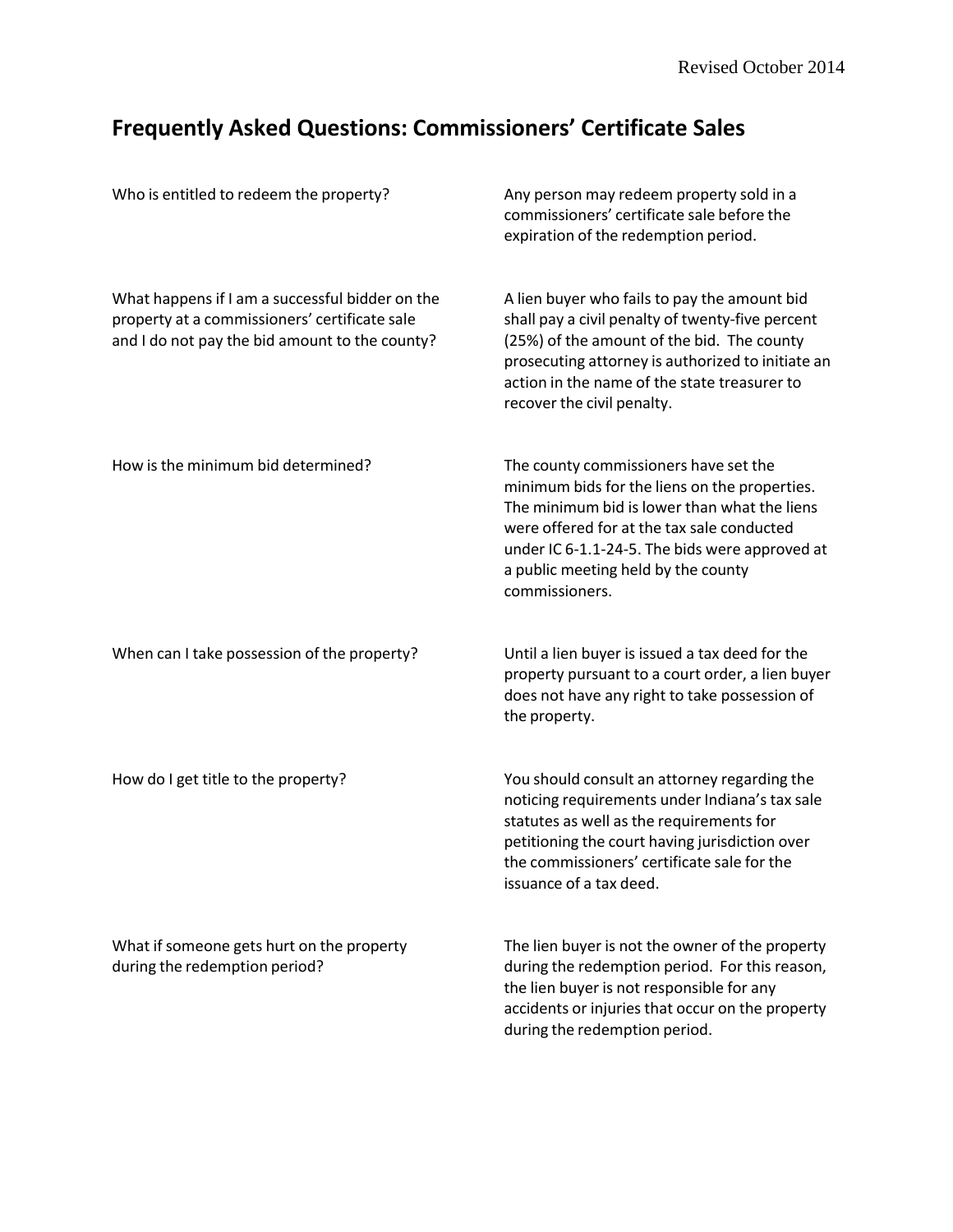Does the purchaser have the right to secure the property?

Who conducts the commissioners' certificate

The lien buyer has no right to secure the property prior to the issuance of a tax deed by the county auditor pursuant to a court order. If the lien buyer enters the premises before he or she is issued a tax deed, the lien buyer is trespassing.

These sales are the responsibility of the county commissioners. SRI assists these public officials and follows all policies established by these elected officials and applicable statutes.

If the property for which a lien buyer purchased a tax sale certificate at a commissioners' certificate sale is not redeemed during redemption period, the lien buyer must comply with additional statutory requirements in order to obtain a tax deed. These requirements are codified, generally, at IC 6‐1.1‐25‐4.6. **After the expiration of the redemption period but not later than three (3) months after the expiration of the period of redemption**, the lien buyer or its assignee may file a verified petition with the court having jurisdiction over the sale for an order directing the county auditor to issue a tax deed to the lien buyer. **In addition to the filing of the petition, lien buyers are required to send notice of the petition to the same parties and in the same manner as provided in IC 6‐ 1.1‐25‐4.5**. Lien buyers are strongly encouraged to hire an attorney to assist them with the legal steps required to obtain a tax deed. If a lien buyer fails to file the verified petition described in IC 6‐1.1‐25‐4.6 **within three (3) months after the expiration of the period of redemption**, the lien buyer's lien against the property terminates.

A certificate of sale is assignable. However, an assignment is not valid unless it is endorsed on the certificate of sale, acknowledged before an officer authorized to take acknowledgments of deeds, and registered in the office of the county auditor. When a certificate of sale is assigned,

When can I apply for tax deed?

sales in Indiana?

Can a certificate be assigned?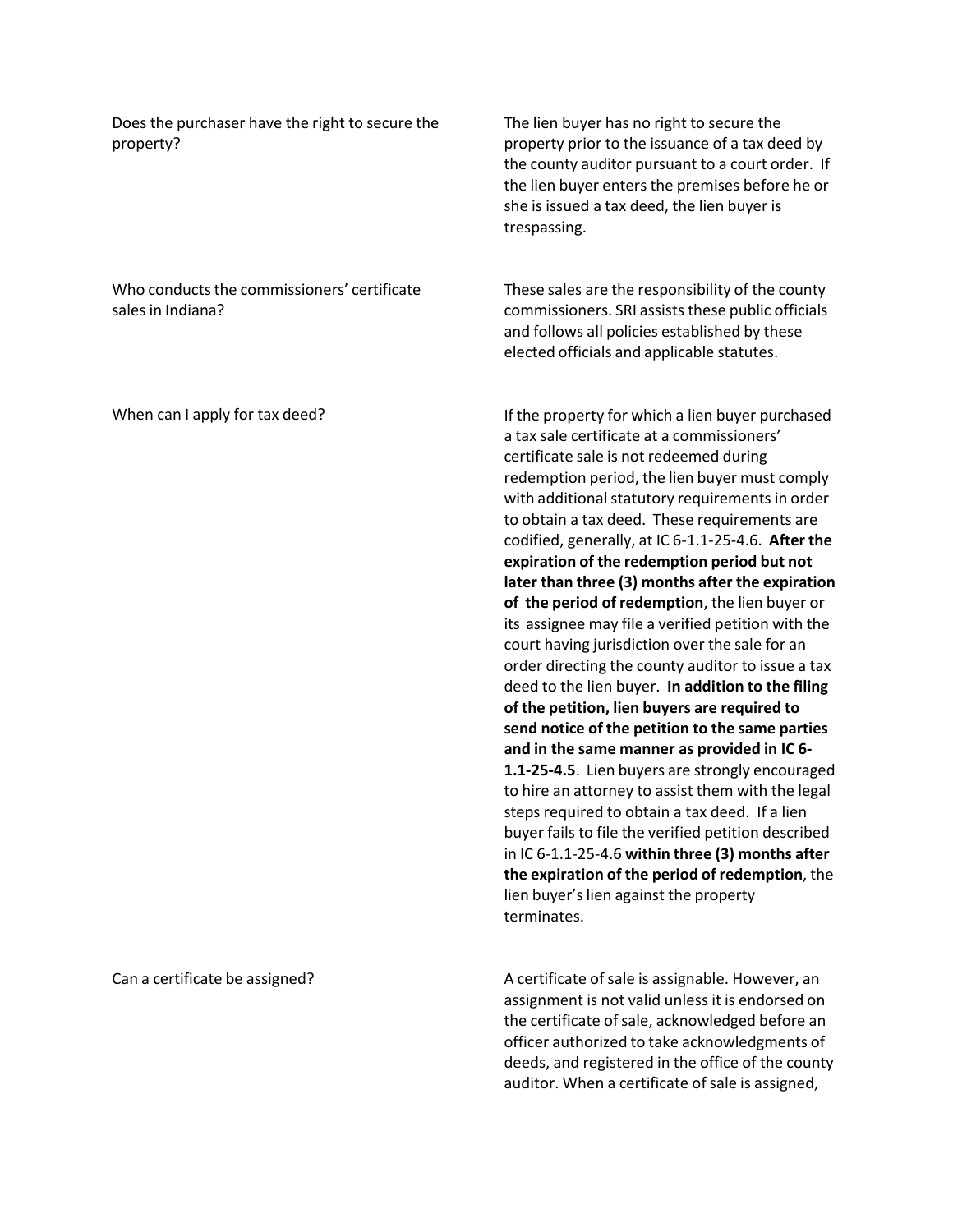What if taxes become due after I purchase the certificate at a commissioners' certificate sale? Am I responsible to pay after the sale?

Are there any other expenses in addition to the cost of the lien?

the assignee acquires the same rights and obligations that the original purchaser acquired.

During the redemption period, lien buyers are strongly encouraged to pay all subsequent taxes and special assessments on the tax sale properties they purchased. If a lien buyer pays taxes and special assessments on the property after the sale, the lien buyer must follow the form 137 B process to ensure that the lien buyer is reimbursed if the property is redeemed. Immediately upon paying any subsequent taxes and special assessments on the property, the lien buyer should provide a receipt to the County Auditor's office and file a form 137 B. If the lien buyer has paid subsequent taxes and special assessments, and properly filed a form 137 B, the lien buyer will be entitled to reimbursement for all such taxes and special assessments plus interest at the rate of 10% *per annum*, upon redemption. **If the property is not redeemed during the redemption period, the lien buyer will not be reimbursed for any subsequent taxes and special assessments. If the property is redeemed before the lien buyer files a form 137 B forsubsequent taxes and special assessments, the lien buyer will not be reimbursed.**

If tax sale property is redeemed during the redemption period, the lien buyer may be reimbursed for its attorney's fees and costs of giving notice under IC 6‐1.1‐25‐4.5, as well as the cost of a title search. This reimbursement of a lien buyer's actual paid expenses is subject to a maximum or ceiling amount established by the court having jurisdiction over the sale. The maximum amounts for reimbursement are stated in the introduction to the auction and the Auditor's office will have a copy of the court order setting the maximum amounts for title search and attorneys' fees reimbursement. **Please note that lien buyersshall only be entitled to reimbursement if they file a form 137 B with the County Auditor prior to time**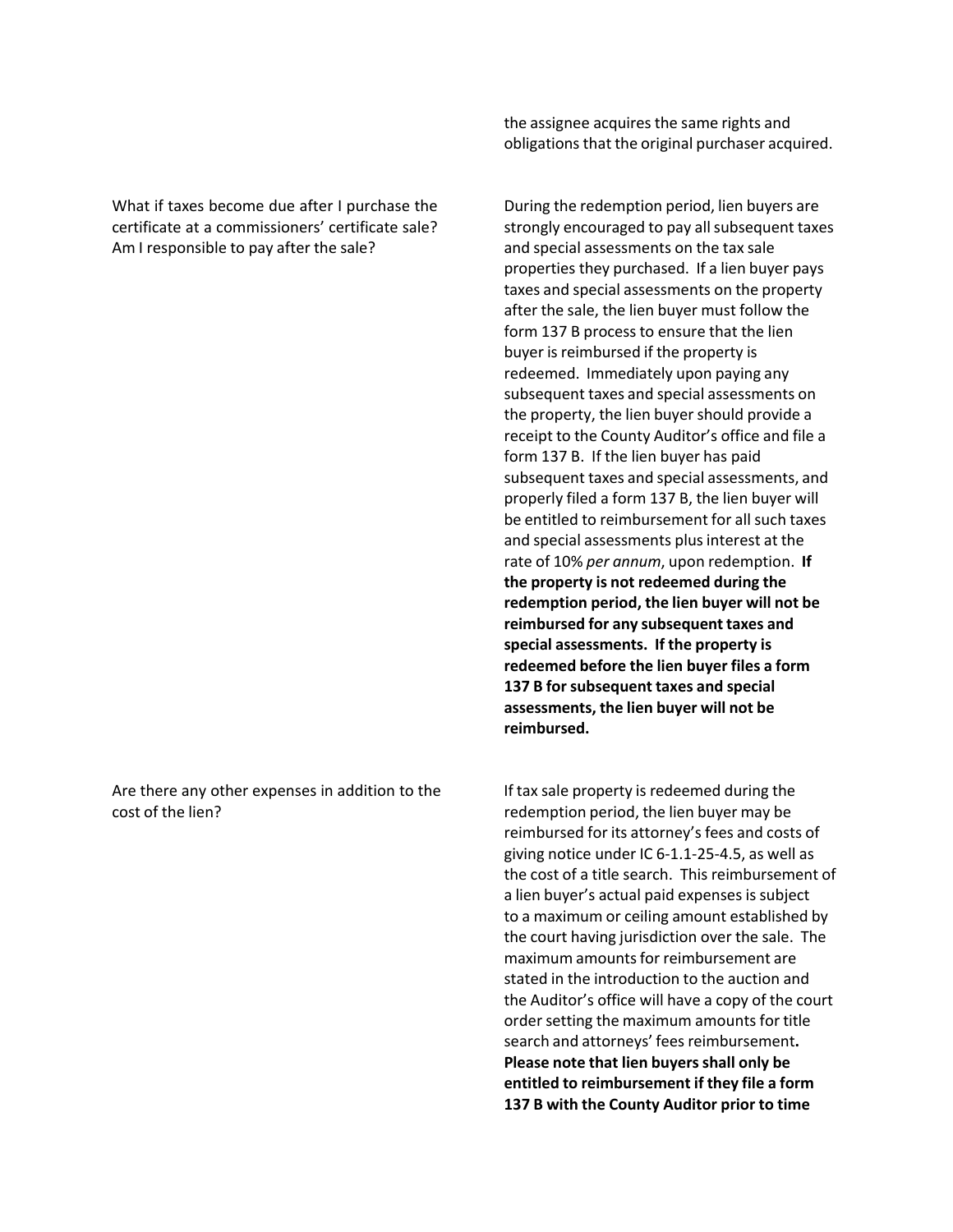|                                                                                                   | that the property is redeemed. Lien buyers<br>must present proof of payment of<br>reimbursable expenses when they file a form<br>137 B. If the property is not redeemed during<br>the redemption period, a lien buyer will not be<br>entitled to any reimbursement of attorneys'<br>fees, costs of giving notice under IC 6-1.1-25-<br>4.5 or a title search. Again, if the property is<br>redeemed before a lien buyer files a form 137<br>B, the lien buyer will not be reimbursed. |
|---------------------------------------------------------------------------------------------------|---------------------------------------------------------------------------------------------------------------------------------------------------------------------------------------------------------------------------------------------------------------------------------------------------------------------------------------------------------------------------------------------------------------------------------------------------------------------------------------|
| If the lien purchased is redeemed, will I get my<br>money back?                                   | You will receive all of your purchase price back<br>plus ten percent (10%) interest thereon and<br>reimbursement for all properly filed 137B costs.                                                                                                                                                                                                                                                                                                                                   |
| What is the redemption period?                                                                    | The period of redemption is one hundred<br>twenty (120) days after the date of the sale.                                                                                                                                                                                                                                                                                                                                                                                              |
| Is a copy of the county rules and state statues<br>regarding the tax sale available for purchase? | No. All rules, handouts and links to statutes are<br>available free of charge.                                                                                                                                                                                                                                                                                                                                                                                                        |
| Is a current property list available?                                                             | A real time list is available on this site typically<br>about fifty (50) days prior to the sale.                                                                                                                                                                                                                                                                                                                                                                                      |
| What happens to properties if they do not sell?                                                   | Unsold certificates will be held by the<br>commissioners. The commissioners may offer<br>the certificates in another public auction, pursue<br>title to the properties or do nothing with<br>the certificate.                                                                                                                                                                                                                                                                         |
| Will you allow purchases of tax liens by mail,<br>phone, or by fax?                               | No, you or your authorized representative must<br>attend the public auction to bid on properties in<br>a county tax sale.                                                                                                                                                                                                                                                                                                                                                             |
| What will I receive to verify the purchase?                                                       | After a lien buyer pays the amount of the<br>winning bid, the lien buyer will be assigned a<br>certificate of sale for each property purchased.<br>If the property is redeemed during the                                                                                                                                                                                                                                                                                             |

redemption period, the lien buyer must surrender the certificate of sale to the county auditor in order to receive the funds the lien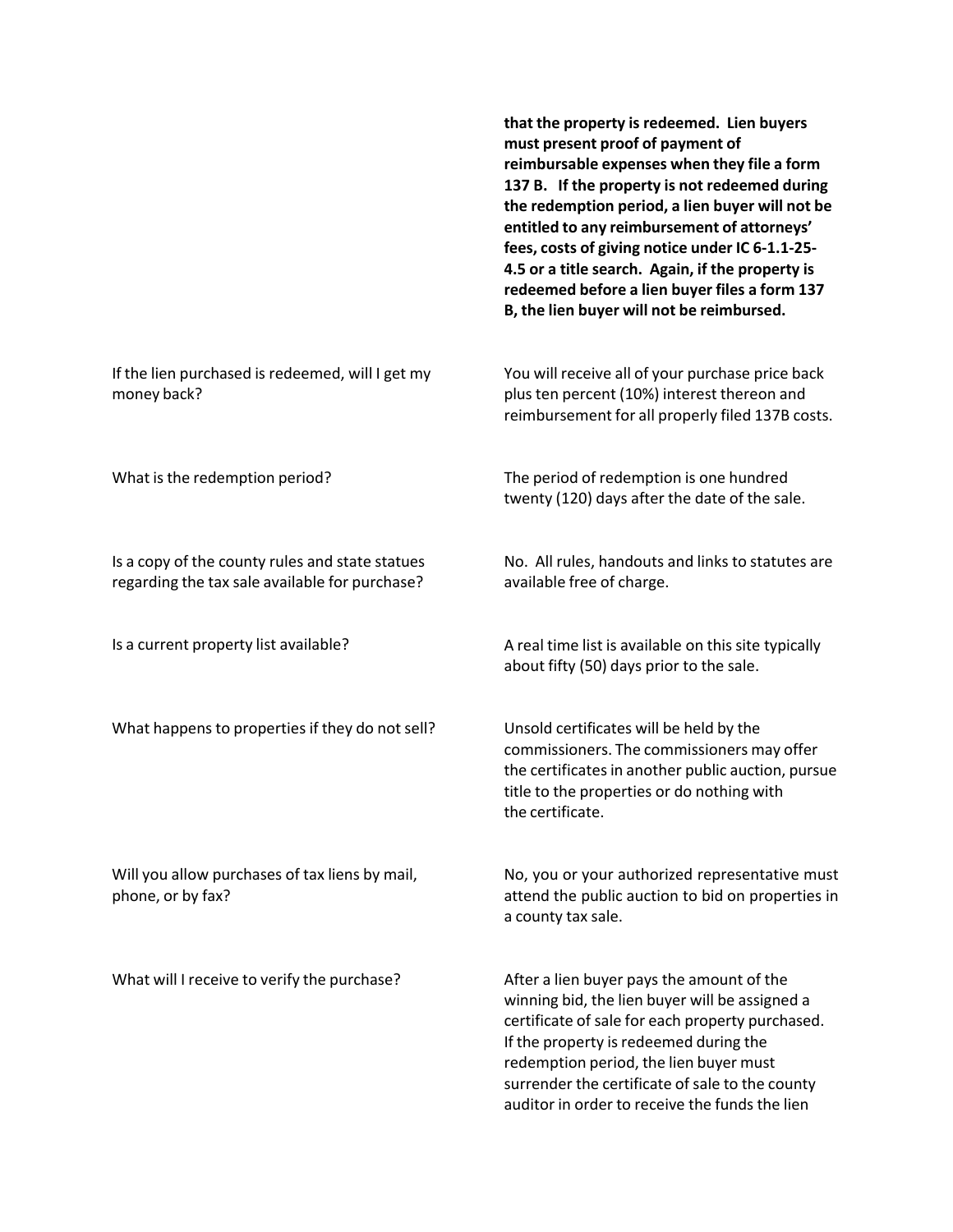If a foreclosure is necessary, will the county assist in this matter?

What taxes are written off by the issuance of the tax deed?

Am I liable for taxes that accrue subsequent to the sale?

Will other liens be cleared from the property as a result of the sale?

buyer is owed as a result of the redemption. It is critical that lien buyers safeguard the tax sale certificate(s) they are assigned.

The concept of foreclosure is not part of the tax sale process in the State of Indiana and is not contemplated by its tax sale laws, IC 6‐1.1‐24, *et seq*. and IC 6‐1.1‐25, *et seq*.

The amount of taxes that will be written off by the issuance of a tax deed is the difference between the minimum bid at the tax sale conducted under IC 6‐1.1‐24‐5 (on the top left of the assigned certificate) and the amount paid at the commissioners certificate sale (the amount on the back of the assigned tax sale certificate).

Yes, the purchaser is liable for the taxes and special assessments that accrue subsequent to the issuance of the tax sale certificate to the county commissioners.

No liens or encumbrances are extinguished by virtue of a commissioners' certificate sale. The event that may potentially extinguish various liens and encumbrances is the issuance of a tax deed. A tax deed executed under IC 6‐1.1‐25‐ 4.6 vests in the grantee an estate in fee simple absolute, free and clear of all liens and encumbrances created or suffered before or after the tax sale except those liens granted priority under federal law, and the lien of the state or a political subdivision for taxes and special assessments that accrue subsequent to the sale. However, the estate is subject to all easements, covenants, declarations, and other deed restrictions and laws governing land use, including all zoning restrictions and liens and encumbrances created or suffered by the purchaser at the tax sale.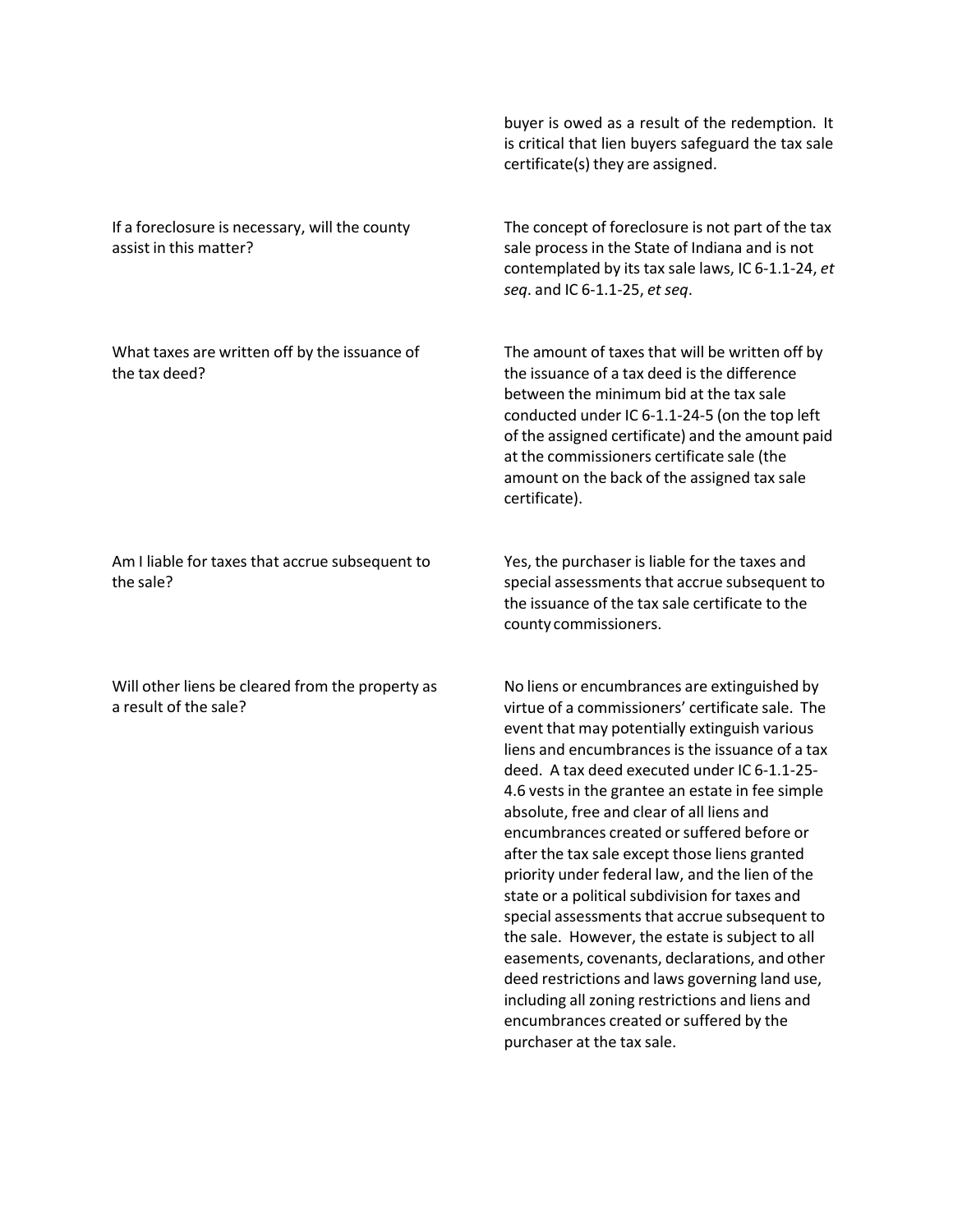| Will the sale be final?                                | Sales are final. Once the auctioneer says, "sold,"<br>the lien on the property is awarded to the<br>highest bidder and the buyer is obligated to pay<br>for that lien.                                                                                                                                                                                                                                                                        |
|--------------------------------------------------------|-----------------------------------------------------------------------------------------------------------------------------------------------------------------------------------------------------------------------------------------------------------------------------------------------------------------------------------------------------------------------------------------------------------------------------------------------|
| What type of bidding process will be used?             | This is an open auction format. The minimum<br>bid will be advertised in the local newspaper<br>and is the lowest amount that can be accepted<br>by law. The tax sale certificate represents the<br>lien and will be awarded based upon the<br>highest bid and the satisfactory form of<br>payment. Please refer to the Commissioners'<br>Certificate Sale Lien Buyer Handout on this site.                                                   |
| When is the payment due?                               | Each county sets its own payment terms. The<br>payment terms will be announced during the<br>introduction to the auction, so pay close<br>attention. In any event, lien buyers must pay<br>the amount of their bids in a form of funds<br>acceptable to the county and by the deadline<br>established in the introduction to the auction.<br>In most cases, payments must be made to the<br>county by certified funds on the day of the sale. |
| What type of payment is required?                      | Each county sets its own payment terms. The<br>payment terms will be announced during the<br>introduction to the auction, so pay close<br>attention. In any event, lien buyers must pay<br>the amount of their bids in a form of funds<br>acceptable to the county and by the deadline<br>established in the introduction to the auction.<br>In most cases, payments must be made to the<br>county by certified funds on the day of the sale. |
| How often do you advertise sales                       | The tax lien sales are advertised at least five<br>weeks before the scheduled sale. They are<br>advertised for three consecutive weeks. You<br>may refer to the Sale Dates page of this site for<br>the first scheduled advertising date.                                                                                                                                                                                                     |
| Where & when will the auction / sale be<br>advertised? | Advertising is placed in one or more local<br>newspapers. You will find the name of the<br>newspaper and the scheduled dates for                                                                                                                                                                                                                                                                                                              |